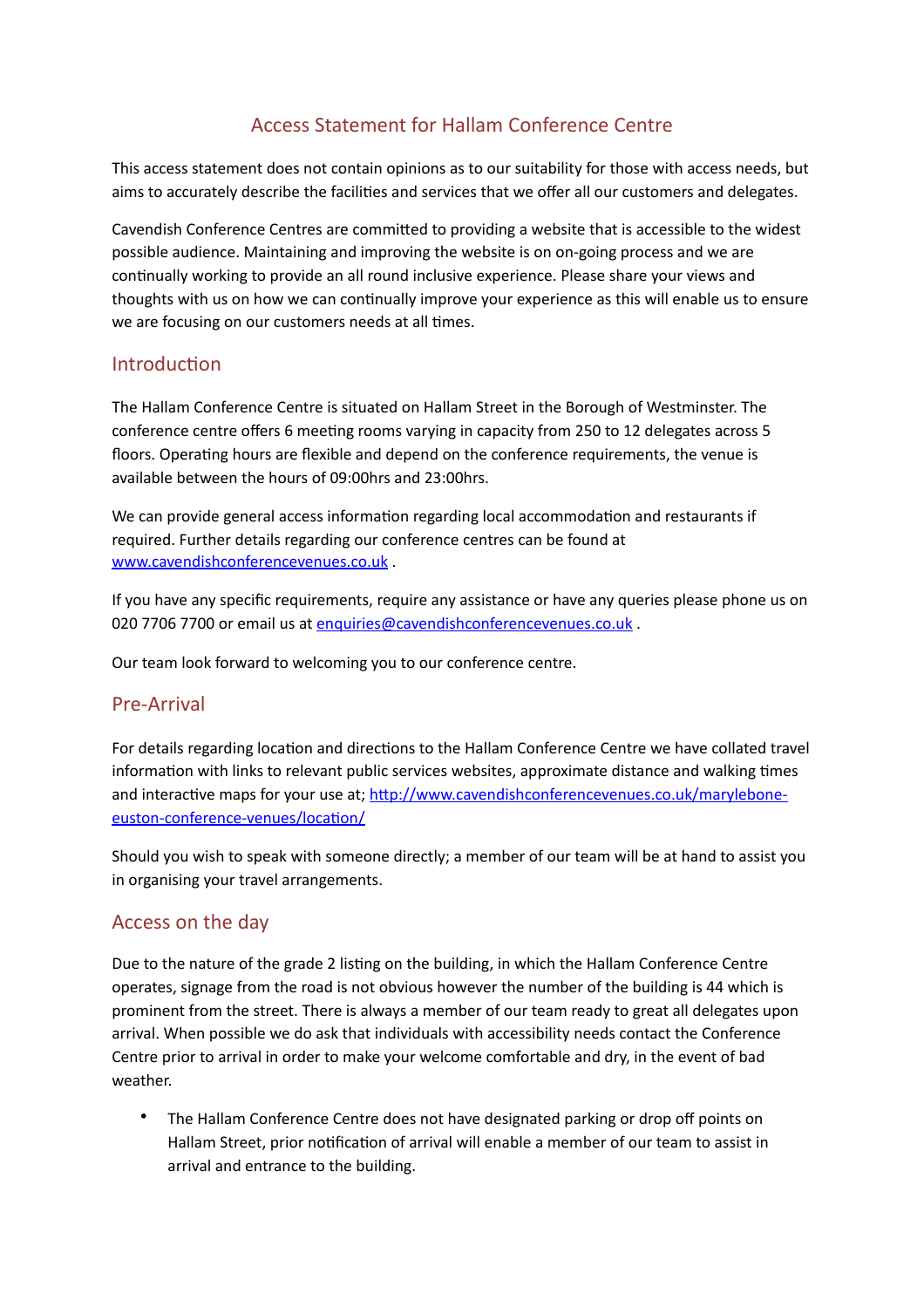- There are no dropped curbs directly outside the building; there are dropped curbs to the uneven pavement at each end of the street.
- The building is accessed up 3 wide marble steps with handrails either side which lead to the double doors into the lobby, these doors will be secured open when the conference centre is operational.
- Temporary ramps are available for people who are mobility impaired; these will be fixed into place when required and in anticipation of arrival. Fixing the ramps in place may take a little longer if prior notification of arrival has not been provided.
- There are two large digital display signs welcoming delegates and detailing the conferences and locations either side of the lobby entrance, these are displayed in large white font on a black background and accessible from a seated position.
- The floor surface beyond the main doors is a solid wood flooring which continuous through the floor to ceiling glass manual double doors of the lobby into the main foyer. The team member greeting the delegates will ensure these doors are fixed open when required.
- Magnifying glasses, pens and paper can be provided at the reception desk within the Foyer if required.
- The foyer often has temporary pop up stands which are erected close to the periphery of the room; therefore not obstructing any access.
- Delegate registration is not a fixed location as this will depend upon which conference is being attended, however, all temporary delegate registration desks are accessible from a seated position accessible through standard width doorways and seating is available for those who require it.

## General Access Information

- We welcome trained assistance dogs. A water bowl upon request.
- All members of the Hallam Conference Centre team regularly receive training that includes disability awareness training.
- All of Hallam Conference Centres communal areas and meeting rooms with the exception of the café are evenly and well lit with both natural and electric light. The café is very well lit using only electric lighting.
- Flooring throughout the building with the exception of all toilets, is short pile carpet with colour contrast bars on all stairs.
- Directional signage throughout the Hallam Conference Centre is clear and varies in format between wall mounted plaques with large black font on brass plates and free standing sign posts with large black font on white backgrounds. All signage is accessible from a seated position.
- There is a small mirror backed lift situated on the ground floor for all customers which provides access to 5 floors.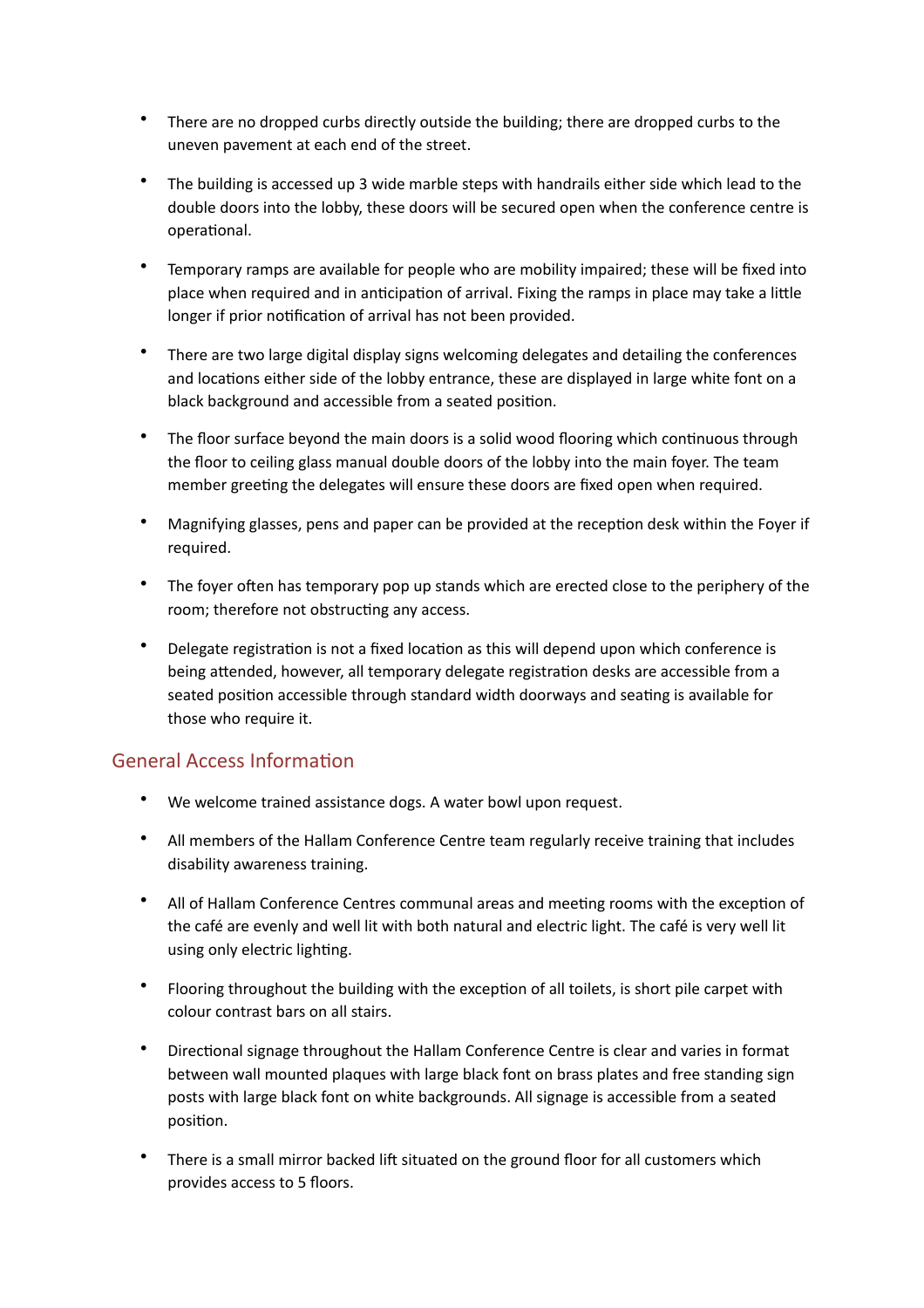- There are two stair wells at either end of the building providing access to all floors, both stair wells have a left handed hand rail and an intermittent right handed rail in some areas.
- There are currently no internet access stations accessible from a seated position.
- The Hallam Conference Centre provides a mixture of seating in all communal areas and meeting rooms with and with out arms.
- There are induction loops fitted in the following areas:
	- o Reception/Foyer
	- o Oxford Suite
	- $\circ$  The Council Chamber
	- o Regent Suite
- Induction loops are available in all areas of the Hallam Conference Centre with prior notification. This service is included in the cost of all bookings and no additional charge will be made.

## **Toilets**

- Both Male and Female toilets are split between the ground floor and basement. The disabled toilet is situated on the basement level, accessible by lift or stairs.
- All taps are lever taps with colour indicators for hot and cold and accessible from a seated position as are the soap dispensers and hand dryers.
- Flooring throughout all ground floor toilets is a dark grey slate effect tile, with colour contrast bars on all steps where applicable. Flooring throughout the basement level toilets is non slip linoleum flooring.
- The disabled toilet has colour contrast with critical surfaces such as handrails and the toilet seat, a pull cord alarm that will sound in the event that it has been activated and both vertical and horizontal rails on the walls adjacent to the toilets.

## **Catering**

Refreshments and meals are served in varying areas of the venue dependant upon the conferences and meetings booked on that day.

Notifications of dietary requirements are included in the booking process. Should there be a request for specific foods without notice we will of course do our very best to accommodate all guests on the day, a member of our team will liaise directly to ascertain requirements and assist where possible.

There are mixtures of table and chair heights provided for eating, however, all catering is provided for at a level accessible from a seated position.

Table coverings are white and there is limited colour contrast between the table and crockery.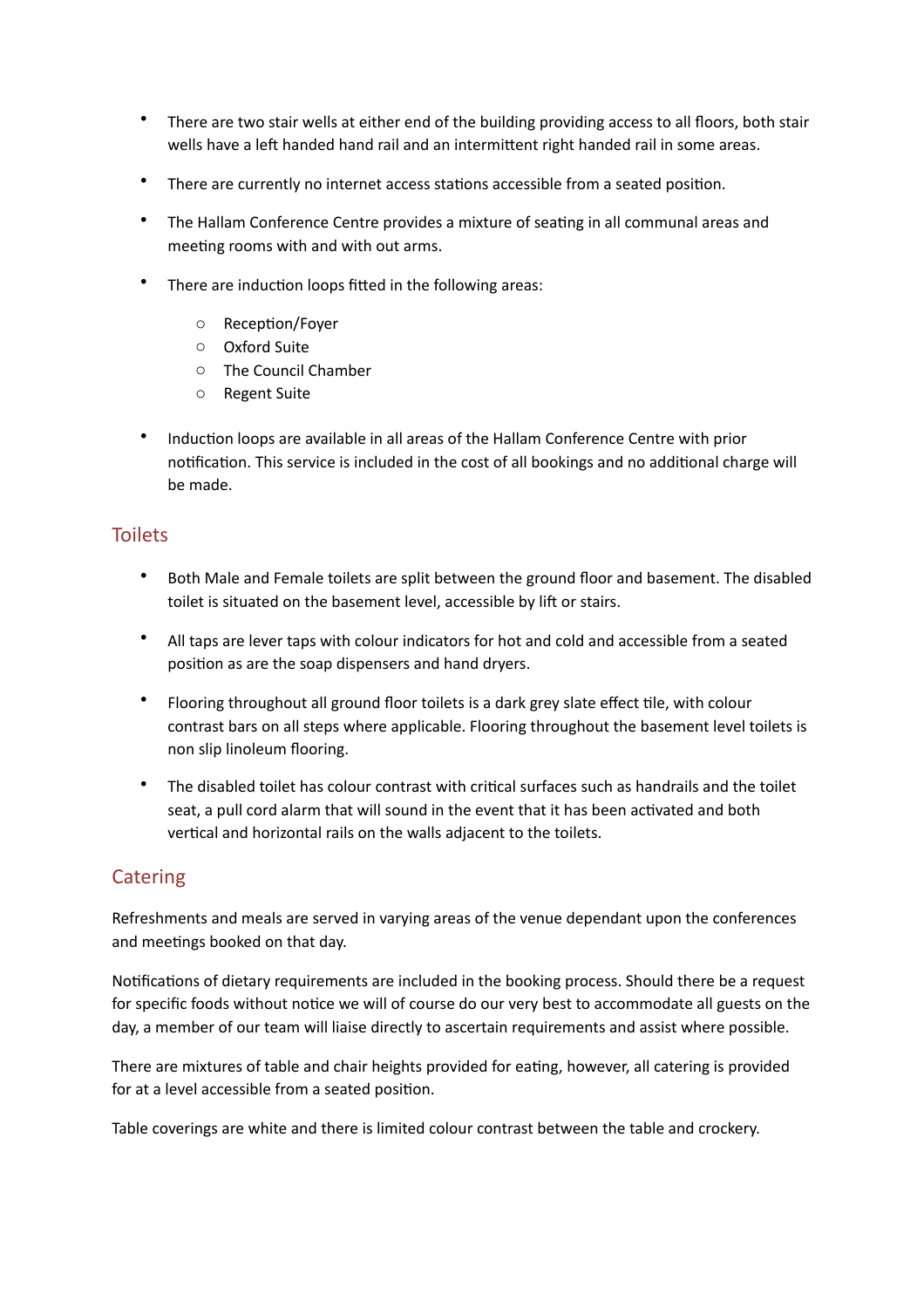## **Future plans**

We are continually planning and reviewing our access information provision to ensure interaction, experience and usability is suitable for people with disabilities, customer feedback is critical to our accessibility planning and we welcome comments and thoughts from all our customers and guests.

There are currently no plans for development or expansion to Hallam Conference Centre.

## References

- For walking directions [www.walkit.com](http://www.walkit.com)
- For buses and general route planning www.tfl.gov.uk
- For journeys by road [www.theaa.com](http://www.theaa.com)
- For car parking [www.westminster.gov.uk/transportandstreets/parking](http://www.westminster.gov.uk/transportandstreets/parking)
- For Blue Badge Parking Scheme www.bluebadge.direct.gov.uk
- For shop mobility www.shopmobilityuk.org

## Contact Information

### **Hallam Conference Centre**

| Address:   | 44 Hallam Street                            |
|------------|---------------------------------------------|
|            | London                                      |
|            | $W1W$ 6JJ                                   |
| Telephone: | 020 7706 7700                               |
| Email:     | enquiries@cavendishconferencevenues.com     |
| Website:   | http://www.cavendishconferencevenues.co.uk/ |

### Grid Reference: TQ289818

#### **Local Equipment Hire:**

Direct Mobility Hire Warren House 201A Bury Street, London, N9 9JE Telephone: 020 8370 7888 Email: [hire@directmobility.co.uk](mailto:hire@directmobility.co.uk) Web: http://transact.westminster.gov.uk/weldis/organisationdetails.cfm?contactid=7016

### **Local Accessible Taxi:**

http://www.tfl.gov.uk/gettingaround/transportaccessibility/1179.aspx

Licenced Taxis (Black Cabs) can be hailed on the street or booked in advance on the following numbers or websites: